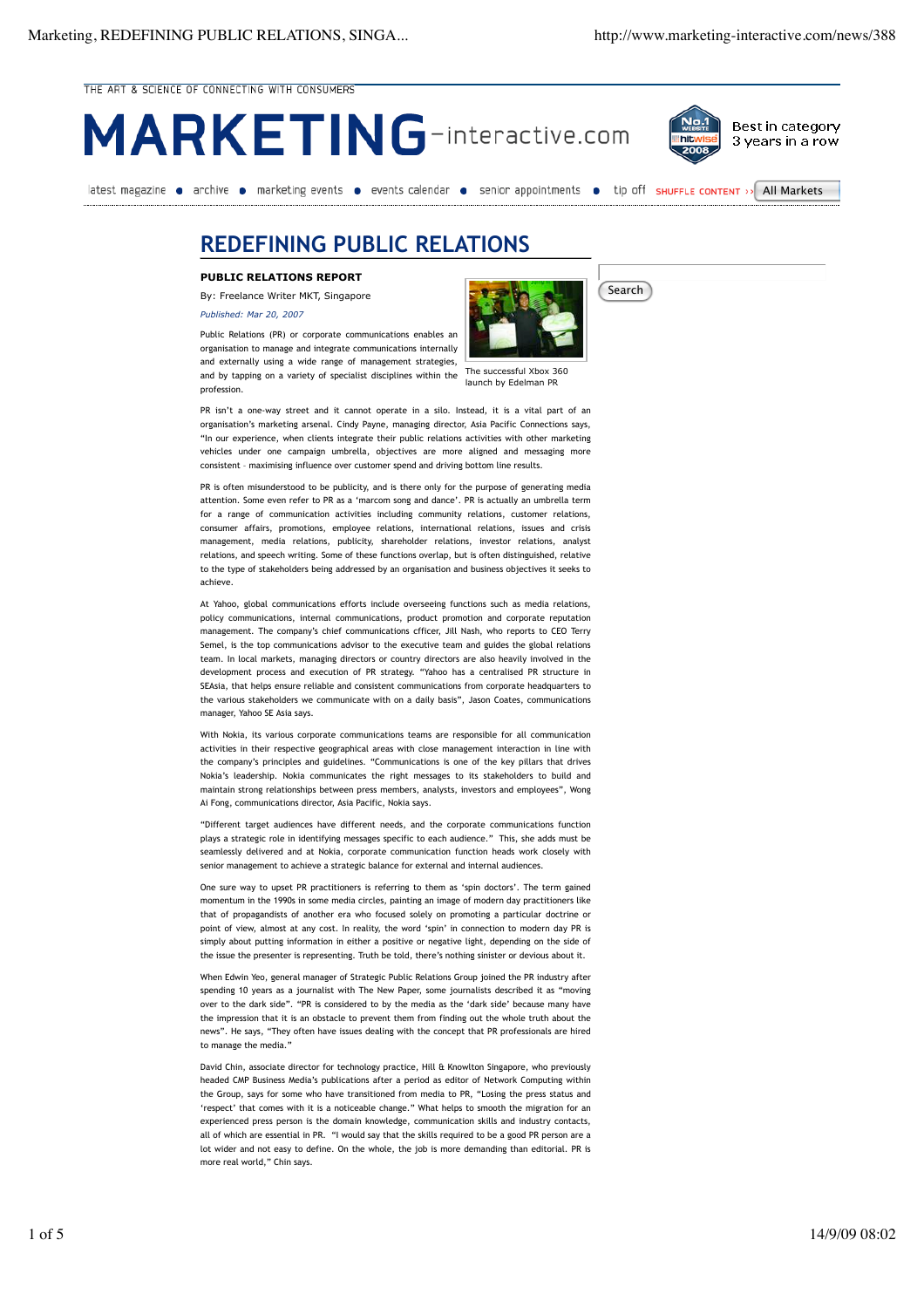The irony of the negative perception PR practitioners and the profession seems to attract lies in the fact that most conduct themselves with a high level of professionalism and integrity. Although not all practitioners here are members of the Institute of Public Relations of Singapore (IPRS), which has detailed an industry Code of Ethics for its members, many practitioners abide by a 'code' firmly grounded in honesty and putting the interest of the profession and organization they work for as a priority.

"As communications professionals we all know that perception always lags reality. We tell this to clients everyday. I suggest we start taking our own medicine. Stop talking about what we aren't and use language that addresses what we are and want to be", Kathy O'Brien, managing director, Redshoe Communications and vice-president, IPRS says.

Nokia's Wong says the company's communications culture is based on openness, trust and credibility, ensuring timely and effective messages are delivered with a positive and transparent attitude, through clear and jargon-free language.

She adds, "It is through this culture that we maintain our credibility in creating and driving Nokia's image to reinforce thought and market leadership with the media and internal audiences to upkeep our corporate reputation, market leadership and brand image."

PR people often have a tough job to do, balancing the objectives of the organisation against stakeholder issues, concerns and sometimes, negative publicity. At the same time, they cannot negate the greater good or the welfare of the community where the organisation operates. These collectively, create different perceptions of the organisation, its practices, and management with significant impact on its brand and reputation amongst different target audiences including, media, the government, customers, partners, supporters and the public at large.

The fiasco created by the former management and board of the National Kidney Foundation (NKF) is a great example. Any botch up by management, especially one with a high profile like this organisation is bound to face major backlash. In this instance, back paddling and hiding from their mismanagement of the charity eventually led to the dismantling of the previous management team, a drop in donor support, a significant drop in public trust in the NKF and other welfare organisations which in the end, undid much of the goodwill the establishment had built up over many years.

Some PR practitioners say they have a 'dirty job', particularly in times of crisis where they are often called upon for damage control to 'clean up the mess', turnaround negative perceptions and rebuild corporate reputation by re-instilling trust amongst key stakeholders. An organisation's PR team or agency, together with senior management often have to manage multiple issues at the frontline, sometimes complex and difficult, whilst having to maintain their composure and assertiveness to clearly communicate the company's messages and concurrently addressing concerns and feedback on critical issues.

In stressful situations, thinking clearly can be the hardest task. "Good crisis communications training puts executives through difficult situations over and over again, so they gain muscle memory and even years later can suddenly shift into action", O'Brien says, adding, "Muscle memory is that instinct that kicks in because you've done it enough times before and you know just how to do it."

Muscle memory is definitely an important skill for specialists of financial PR and investor relations (IR) as well as company spokespersons who must be well versed with exchange disclosure compliance guidelines and regulations. Practitioners in this field, work with or within local or foreign listed companies which have a variety of statutory disclosure and governance obligations to adhere to, including the need for "timely and fair disclosure, in order to protect the interests of investors who have placed their trust and money in these firms", Terrence Foo, managing director, Gavin Anderson & Company Singapore says.

In addition, listed entities are bound by internal and external controls not to deviate from financials or other material information released publicly so as not to breach statutory regulations. Spokespersons, including financial and investor relations practitioners need to have technical competence of securities law and regulations, which is all the more challenging if the company is dual listed in different markets such as SingTel on the SGX (Singapore) and ASX (Australia).

The company has to comply with two sets of listing rules, corporate governance and disclosure requirements. Where one exchange has more onerous requirements, SingTel would then have to comply with the more stringent requirements. Releases are also published on the company's website and disseminated to the media, including wire services. Timing considerations are critical, due to time differences between Singapore and Sydney, where the Optus headquarters is based. News releases and other related financial documents are filed with the exchanges at 6.30am Singapore time, and media briefings held at 8.30am here which would be either 10.30am or 11.30am Sydney time depending on daylight savings. Unlike SGX listed companies who conduct media briefings at market close after 5.00pm here, this is not possible for SingTel as it would be night time in Australia.

Besides the challenges encountered by SingTel, Foo points out, "Internet issues also factor in IR strategies, involving complex topics such as mergers and acquisition propositions, where investor chat rooms or the "blogosphere" can undermine the market for a public company's shares through the fostering of ill-informed or erroneous claims or arguments".

Compared to five years ago, PR practitioners now have to operate in a more strategic role compared to before. More employers expect PR practitioners to be business minded and commercially savvy, since many are faced with diverse issues to manage, according to Karen Kwan, director, Hudson Singapore. "Those who demonstrate business leadership before PR leadership eventually sit at the table of management, and who truly have a strategic influence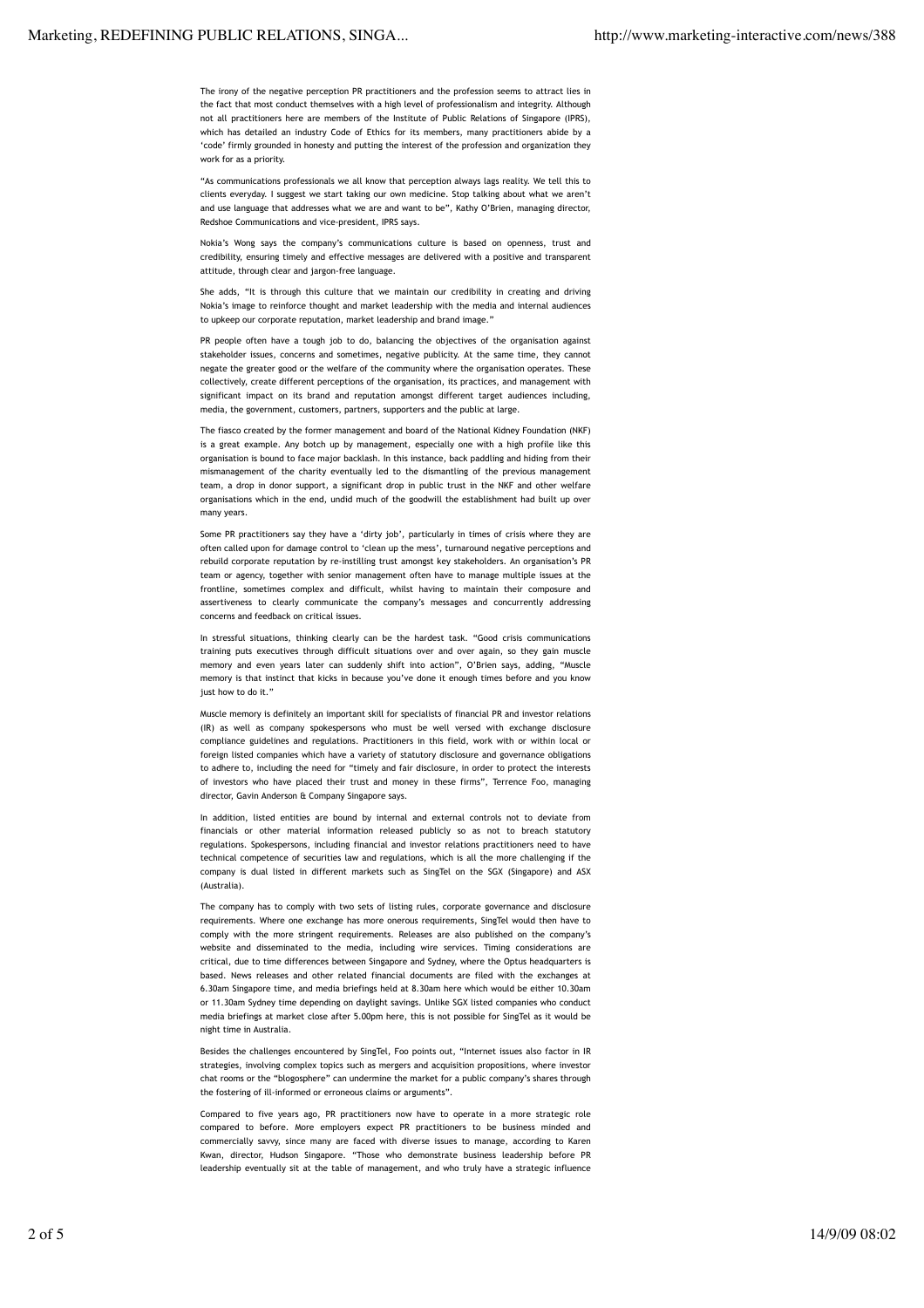## and impact on the business," she says.

To do their jobs well, PR practitioners must also be armed with the right experience and skill sets. Kwan says, "Universally, whether agency or in-house and regardless of seniority, all PR professionals must have strong fundamentals in written and spoken English as well as critical thinking skills".

Bhavani Krishnasamy, president, IPRS says, "Public Relations qualifications are important, especially for those without experience. PR professionals can have a degree in a different field, but they may still need an educational foundation like a certificate or diploma.'

"Good PR people have three qualities, resourcefulness, mental agility and a love of language. You can toss them into any industry with any academic background, and they'll ask intelligent questions, do their own research and embrace the issues quickly", O'Brien says, who also lectures in the IPRS diploma programme.

Agency and in-house practitioners realise the value training, enhancing skill sets and keeping up with best practices within the profession. The IPRS for example conducts a variety of workshops, talks, courses, selected resources and networking sessions for practitioners and those seeking a career in PR. These are extended to members as well as non-members.

For several years, the Institute has also been pushing for PR practitioners to become accredited. The IPRS Accreditation Scheme is recognition for professionals who have demonstrated strategic thinking, broad knowledge and experience in the field, exhibited high standards of professionalism, commitment to the profession and code of ethics.

Krishnasamy who heads IPRS concedes it is a challenging task, "Most PR practitioners agree that the scheme is good but do not make an effort to apply for accreditation. We are therefore helping interested parties as much as possible with their applications." She also highlighted efforts by the Institute to lift the profile and standards of the profession by speaking with human resources people within organisations to recognise accreditation when hiring PR personnel.

Kwan of Hudson observes work experience and track record to be the most important first-cut criteria and a shift to hiring only candidates who are IPRS accredited is unlikely.

Several agencies like Hill and Knowlton have hired former journalists without formal training in PR. When asked what strengths these individuals bring to the agency, Jimmy Tay, chief executive, Hill and Knowlton, SE Asia says, "They have all the right newsroom instincts – they can read the mind of editors and journalists, they know what makes news, they are resourceful with contacts and the use of information, and they are wordsmiths with the ingrained ability to deliver accurate and original work to deadline".

Malcolm Borthwick, editor Asia Business Report, BBC World says, "It's crucial that PR consultants know their clients inside out and can field questions about the company. So a consultant who cannot field tough questions about their client, or does not respond to emails and phone calls quickly enough is a barrier." He further stresses the need for PR people to know the programme and target their ideas specifically as opposed to 'spamming' editors and producers with press release.

The view is also shared by Eileen Yu, regional news editor, ZDNet Asia and Allan Soon, senior producer, CNBC Asia. There appears to be a consensus amongst the press that news pitching by PR practitioners, are often haphazard, with many not having an in-depth knowledge of how the newsroom works. In addition, when PR people do not demonstrate a good understanding of the industry or business, this dilutes the quality of the pitch and calls in question the PR practitioner's credibility and judgment.

PR professionals are expected and required to have an expert understanding of the workings of various media, including new media and emerging technologies which further impact on how they do their jobs. Today, as lines between traditional and new media become blurred, driven by changes in how people and businesses consume news, search for information, communicate and cross share information online, PR practitioners are faced with new challenges in the way they monitor, track and engage different groups of stakeholders.

New media is a reality now as media as stakeholders leverage the web to talk about a brand, products and services or expressing their opinions on anything which interests or matters to them anywhere, anytime.

The web, including blogs, personal websites, forums and message boards is a force to be reckoned with as it has given consumers a voice that cannot be ignored, according to OCBC Bank's head of group communications, Koh Ching Ching.

She says, "We monitor blogs to better understand what are the issues and comments that people are saying about us. We have to sift out the ones that are critical for us to act upon immediately, as some posts might be an indication of a latent issue that is brewing."

She adds, "As consumers tend to trust what other consumers are saying, it is important for PR practitioners to take into account what is being said about your brand. We believe it is important to embrace the web as part of the PR strategy; and having a reliable reporting and analysis system for the brand across the web is a vital first step."

Every second of every day, a new blog is being published, a new piece of breaking news being uploaded or a new photo or video clip could be posted online. And oh, by the way, it could be something about your client or company. So, if an agency or in-house PR practitioner is still stuck in the dark ages cutting out newspaper or magazine clippings or waiting for the broadcaster to send them the CD of an interview completed with the company's CEO without checking out what's being talked about online, chances are – someone's talking behind your back!

This is particularly the case for major brands like Apple, Microsoft, Yahoo, Sony or Nike. Today,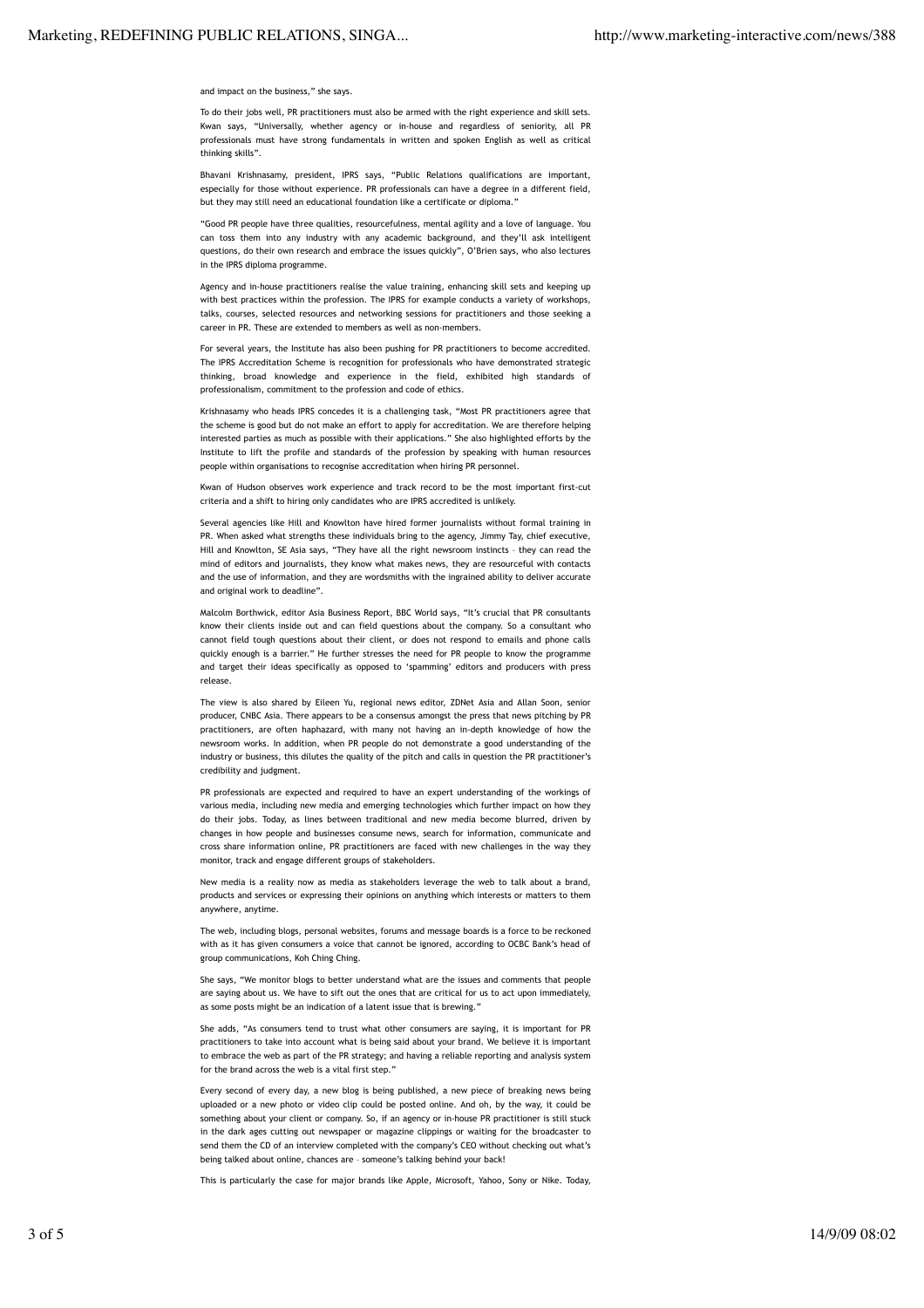user generated content (UGC) has a strong word of mouth and viral impact. It cuts across borders since sites like Blogger.com, MySpace, YouTube or Wikis can be accessed from any part of the world by a company's varied stakeholders – employees, investors, partners, customers, government officials, media and analysts.

John Kerr, director, SE Asia, Edelman PR says, "Today, technology frees people to programme their own content – they decide what information they want to trust in the format they prefer. The craft of effective communications today requires us to intimately understand people's trusted sources and channels of information, but more importantly, the rules of engagement that are relevant to the individual or community."

By now, most PR practitioners may be familiar with Wikipedia, but many perhaps, are not aware of a site called, TheNewPR/Wiki, started in May 2004, by Constantin Basturea, director, New Media Strategies of Converseon in New York. This Wiki, is a repository of relevant information about how the PR practice is changing, a collaborative tool for PR professionals and people interested in the practice of PR and an open space where anyone can ask questions, post ideas, or start a project. The good thing about this site is, anyone can participate and contribute. It contains links, thread and blogs to varied topics, many professionals will find useful since it covers areas of practice or topics less prevalent here. In addition, practitioners in Singapore can also offer their insights and experience in this part of the world or exchange knowledge or share comments with other contributors to the site.

Senior PR practitioners stress the need for PR people to be one step ahead of everyone else in terms of awareness of news regardless of whether it is related to their industry or clients, current affairs and society's concerns. Being at the pulse is important so that clients and bosses can benefit from the acute awareness and insights of practitioners.

More importantly, PR is a function which a growing number of companies value strategically, not only when the company hits or snag or faces a crunch but in the day to day running of the business as well as in business planning. Some issues are ticking time bombs for an organisation, even political figures and governments. Management therefore needs to recognise the importance of PR's contribution in the planning process as well as instances where critical issues need to be proactively managed to prevent a haphazard knee jerk reaction, which may have dire consequences.

-Jacqueline Yeo

## Box Out:

The new paradigm in content dissemination, information sharing, stakeholder engagement and monitoring

Besides traditional methods of distributing and sharing information, communicating with various stakeholders or monitoring news, companies should expand their options to include:

1) Social Media News Release (SMNR) – the next-generation news release combining traditional and emerging forms of communications such as Webcasts, Podcasts, RSS feeds, MP3 files or videos.

2) Wikis – Like Wikipedia to add or edit company and product information or collaborate with others in the community.

3) Press and corporate blogs by journalists, management and employees plus comments to these blogs

4) Blogs / Vlogs / Images / Videos / Podcast mentions and pickups on YouTube, Blogger.com, Technorati, MySpace, Google Video, Yahoo! Video or Podzinger.

5) Use RSS and news aggregation sites like newsgator.com, digg.com, newsisfree.com to aggregate and assimilate all in and outgoing content such as news, blog comments, podcasts or videos.

6) Search term volume and rankings.

7) Press Room site traffic and user profiles.

8) News mentioned in online media sites like Google, Yahoo! or MSN.

## Box Out:

Career Path Bhavani Krishnasamy Director, Corporate Communications – MICA President, Institute of Public Relations Singapore

1. First job ever?

Managing the finance section of a government department.

2. First job in Public Relations?

A media relations position in the Ministry of Information and Culture.

3. Why did you choose a career in Public Relations?

I wanted an exciting career. I enjoyed organising events and got great satisfaction when the event was successful.